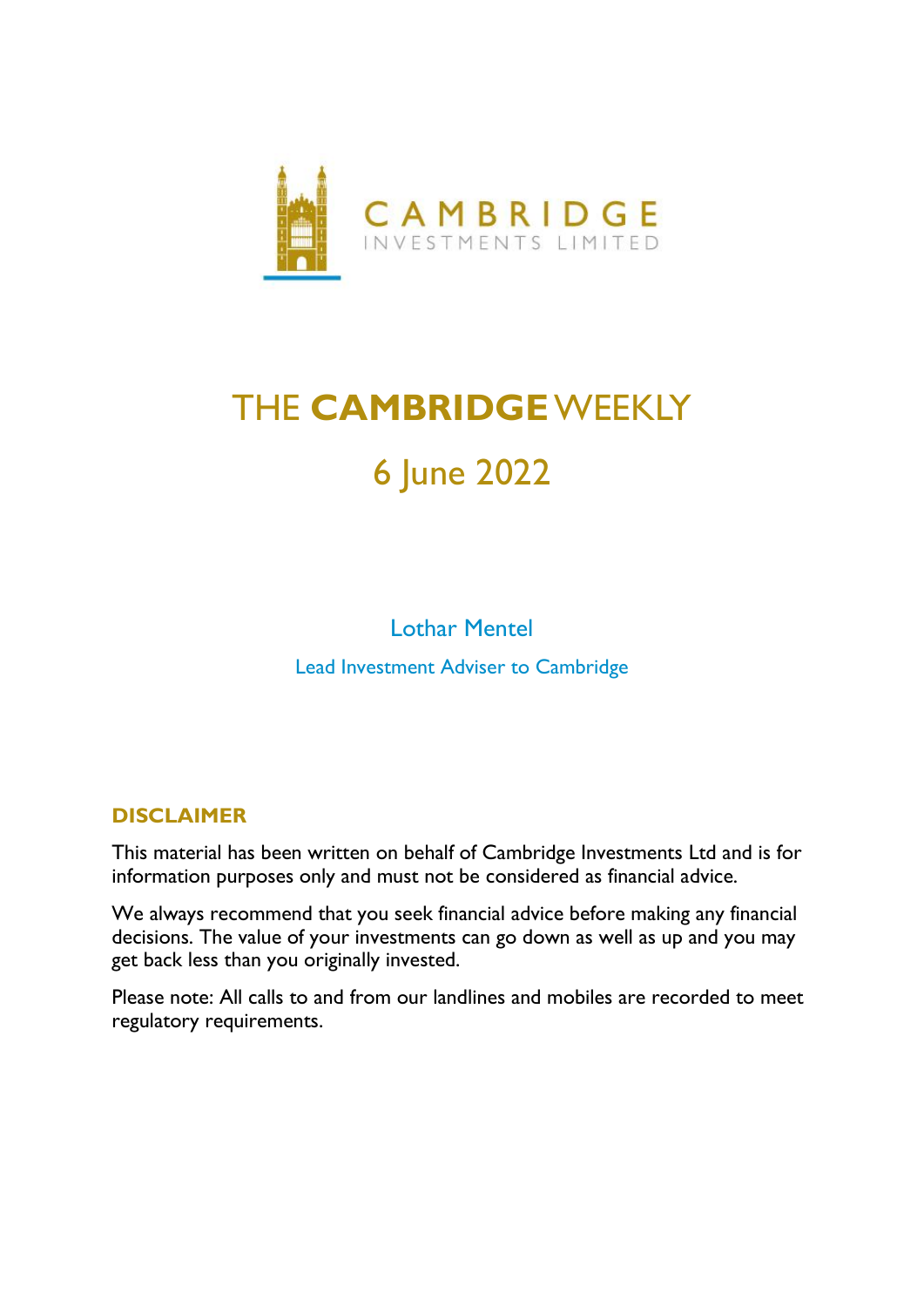



#### Rollercoaster for the Jubilee funfair

Party stalls went up and libations flowed for the Platinum Jubilee. But no fairground is complete without some thrilling rides. Over the last month, capital markets chipped in with a rollercoaster of their own: equity indices jumped in the first few days of May, only to sink frighteningly low mid-month. At times it felt like markets were in meltdown, with investors buffeted by fierce global economic headwinds.

The thing about rollercoasters, though, is that they eventually end up right where they began. A late rally eventually saw global equity prices climb back up to where they started. Bond returns were virtually flat as well and even commodity prices could only gain a net 1% in May. In the end, markets recorded their lowest monthly change this year. As you were then; keep calm and carry on.



dex) Equity+bond perf mth Monthly 3134N2022-31MAV2022 CopyrightD 2022 Bloomberg Finance L.P. 01-3un-2022 11:38:28 orld Large & Mid Cap Price Return

The fears that set off this wild ride were threefold. Central banks are tightening policy around the globe and sapping liquidity from the financial system, rapid inflation has bitten a chunk out of people's disposable incomes, and another round of lockdowns in China has plunged the world's second-largest economy into a sharp downturn. Too strong a combined headwind for post Covid demob happy consumer spending to neutralise.

There is some debate about which of these factors has the most impact. Consumer demand has fallen on the back of sharply higher prices – but labour markets are still tight, providing plenty of income-earning opportunity, and US retailers revealed decent profits just recently. Central banks are unequivocally in tightening mode – but there is still ample liquidity and interest rates are low by historical standards. COVID restrictions have weakened the Chinese economy – but production has held up better than other components, and this acts as a counterbalance to global inflation.

What no one can dispute, though, is the end result. Growth indicators have significantly slowed in the western world, and in China they have all but collapsed. In the earlier part of May, the recession questions being asked were 'when, and how bad' rather than 'if'. In the UK, this was apparent from the Bank of England's (BoE) latest growth forecasts, which predicted inflation of more than 10% by the end of the year, and a shrinking economy in 2023.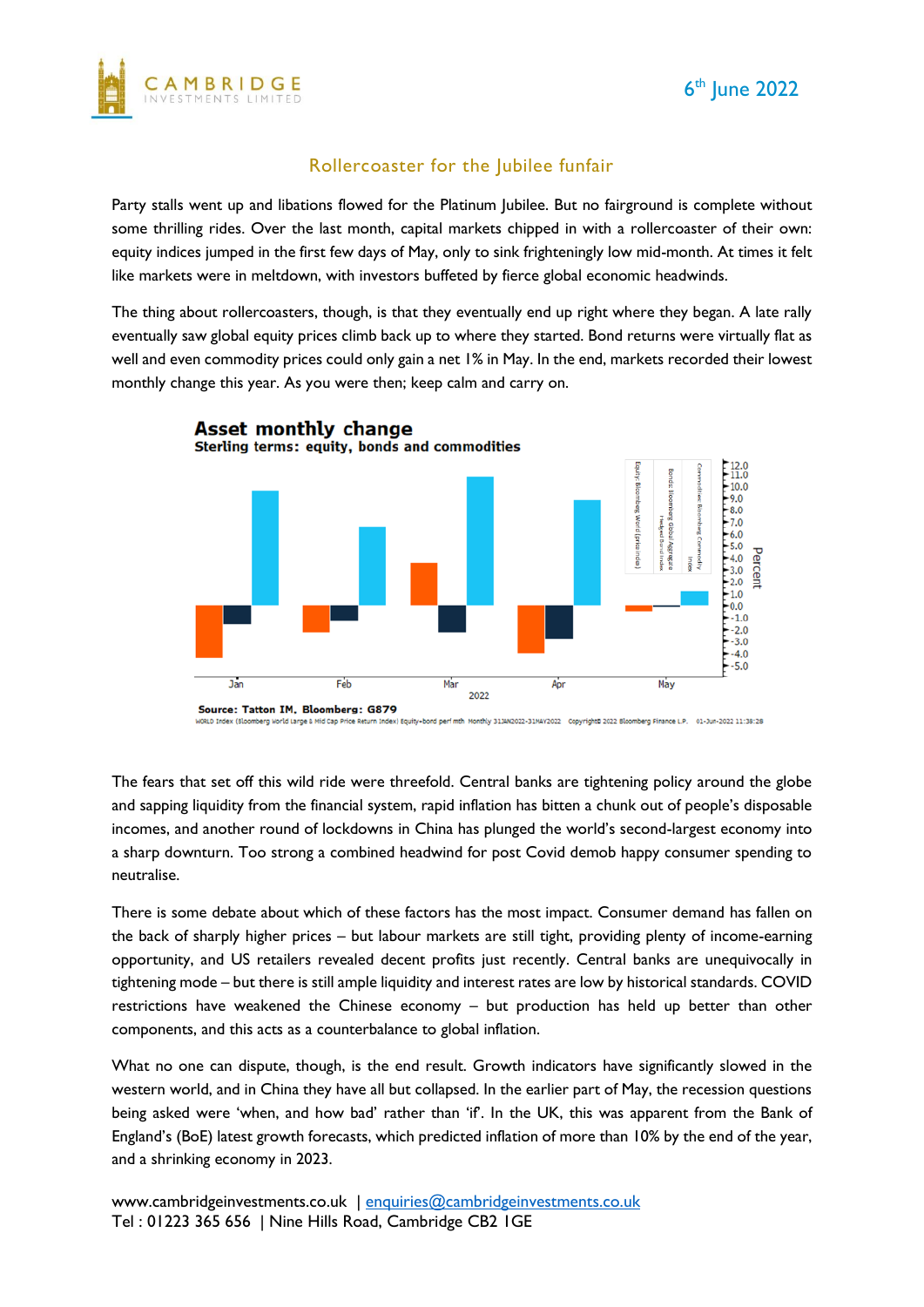

A month is a long time, though, and by the end of May things looked distinctly less gloomy. The US Federal Reserve (Fed) has been itching to tighten financial conditions all year, but the very fact that markets have slumped seems to have done a lot of that work already. Having raised rates once, it looks like the Fed has found the economy's 'biting point' already. So, judging by the latest market reaction, it may not have to step on the brakes any harder.

#### **Global CPI**

%g/g, saar, Shaded denotes forecast, Excludes Turkey



Markets now believe we are past the peak in global inflation pressures (though the year-on-year rate of change may not peak for a few months). US mortgage applications are falling while lumber prices (a sign of housebuilding activity) are declining. The Fed will take this as clear signals that the economy is cooling down – and may well judge that its policy has worked.

As mentioned, the weakness in China has helped cool global inflation. COVID outbreaks and the government's zero-COVID policy have forced lockdowns across the world's most populous nation, dramatically reducing consumer demand. This gives temporary respite as we battle with sharply higher prices, but ultimately the world economy will suffer if China continues to flag.

Fortunately, extreme lockdown measures appear to be easing. Even better, the Chinese government has signalled that future outbreaks will not be dealt with as harshly. Recently, Premier Li Keqiang told officials they must balance virus containment against the nation's economic growth. This is a positive for China over the medium-term, and so too for global growth. Chinese equity markets have started climbing from their lows, and the Renminbi has gained against the US dollar. A sense that China will be stable once more now pervades markets.

Elsewhere, oil and gas supply remains a major concern. The European Union (EU) recently announced an embargo on Russian oil, pushing prices higher again to nearly \$124 per barrel. But this is expected to be more of a restructuring of global energy flows than a dismantling, and so the sense of dislocation is no longer as strong.

The 15 member countries that make up OPEC+ met on Thursday, and Russia's production 'quota' was removed. Russia's amount was allocated elsewhere though, allowing those nations with more flexible capacity to pump out more crude – which could easily reverse the supply reduction that global oil markets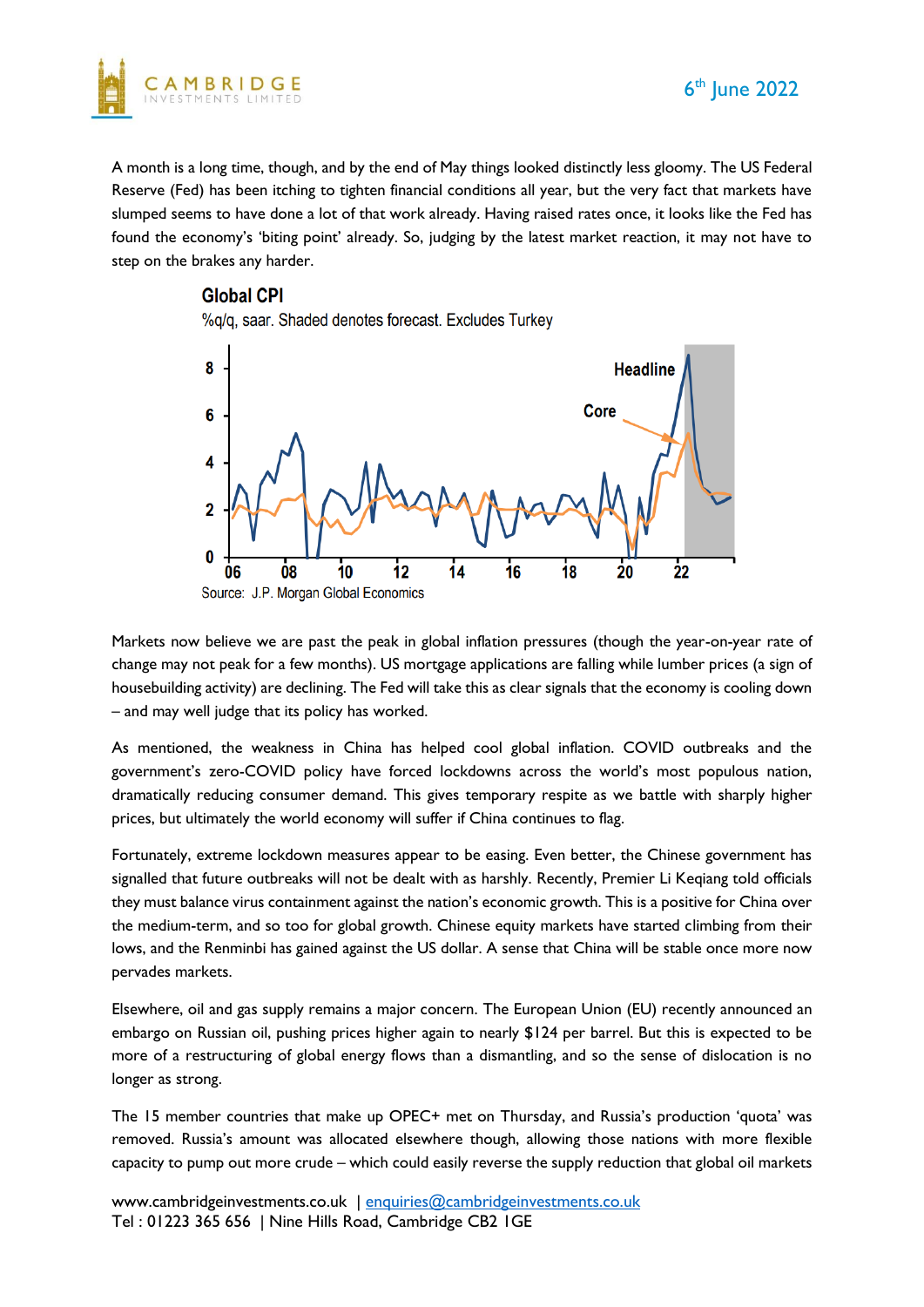

have suffered because of sanctions placed on Russia. In particular, Saudi Arabia are stepping in. On that front, frosty US-Saudi relations seem to be thawing, with President Biden rumoured to be heading to the Kingdom for talks. This would have been impossible in the immediate aftermath of the murder of Saudi dissident journalist Jamal Khashoggi in 2018, and highlights how Russia's war has warped geopolitical priorities around the world.

With an improved outlook for China, and a possible peak in energy prices, the global economy looks to be on a firmer footing. The recession fears that swept up investors a few weeks ago have subsided, and markets now appear to only expect a slowdown – rather than a full-blown contraction – in the short to mediumterm. That is important, since recession takes a major toll on credit markets and equity earnings, which can be hard to recover from in the short term.

We should not get ahead of ourselves, though. Global input inflation may have passed its peak, but there is still plenty of feed-through and second round effects to come. For Britons, this is clearest in household energy bills, which are expected to jump once again in October, and could cause serious pain for many of the worse off.

Even with fewer problems in the supply of goods, labour markets are still tight across the developed world, and the gap between jobs and workers will not drop away anytime soon. Consumers are still spending and borrowing, as credit card data suggests. Savings ratios – which built dramatically through lockdowns – have plummeted pretty much everywhere, and are only slowly building back up.

Central banks are still intent on preventing a wage-price spiral – and that tightening bias will continue to be a headwind for equity valuations. As we enter June, fears of short-term catastrophe have subsided. But this is far from the all-clear, and we are still waiting to see what the post-COVID 'normal' really looks like.

In the spirit of the Jubilee, we would do well to remind ourselves of thinking for the long-term. Queen Elizabeth II's 70 years on the throne have seen more governments – and prime ministers – than one could wave a stick at. Many of them no doubt caused a lot of noise during their respective terms in office. Like the Queen might be inclined to do, we prefer to look over the long-term – and chart the best path to future growth and prosperity.

#### Insight: Economics 'the scarce science'

If you took an introductory Economics class today, the tutor would probably start by discussing some key terms. These would most likely include 'utility', 'budget set' or 'indifference curves'. After giving their technical definitions, you might even be shown how to draw supply and demand curves and asked to find their 'equilibrium' point. There would still be a long way to go in your economics training, but this style of analysis would be repeated throughout most of it – growing ever-more sophisticated as extra terms or features are included. Curiously though, one word almost never gets a firm definition: "economics".

You can ask the tutor what it means, but you might be told any number of things (if you have a dismissive tutor, "stop asking and just calculate" could well be one of them). Textbooks are not much help either. Some call it the science of exchange, others the science of general human behaviour, and some the trivialising 'study of economies'. Now you start to worry. What is it we are actually doing here? Economists have huge influence in every corner of modern life, from government and central banking to insurance and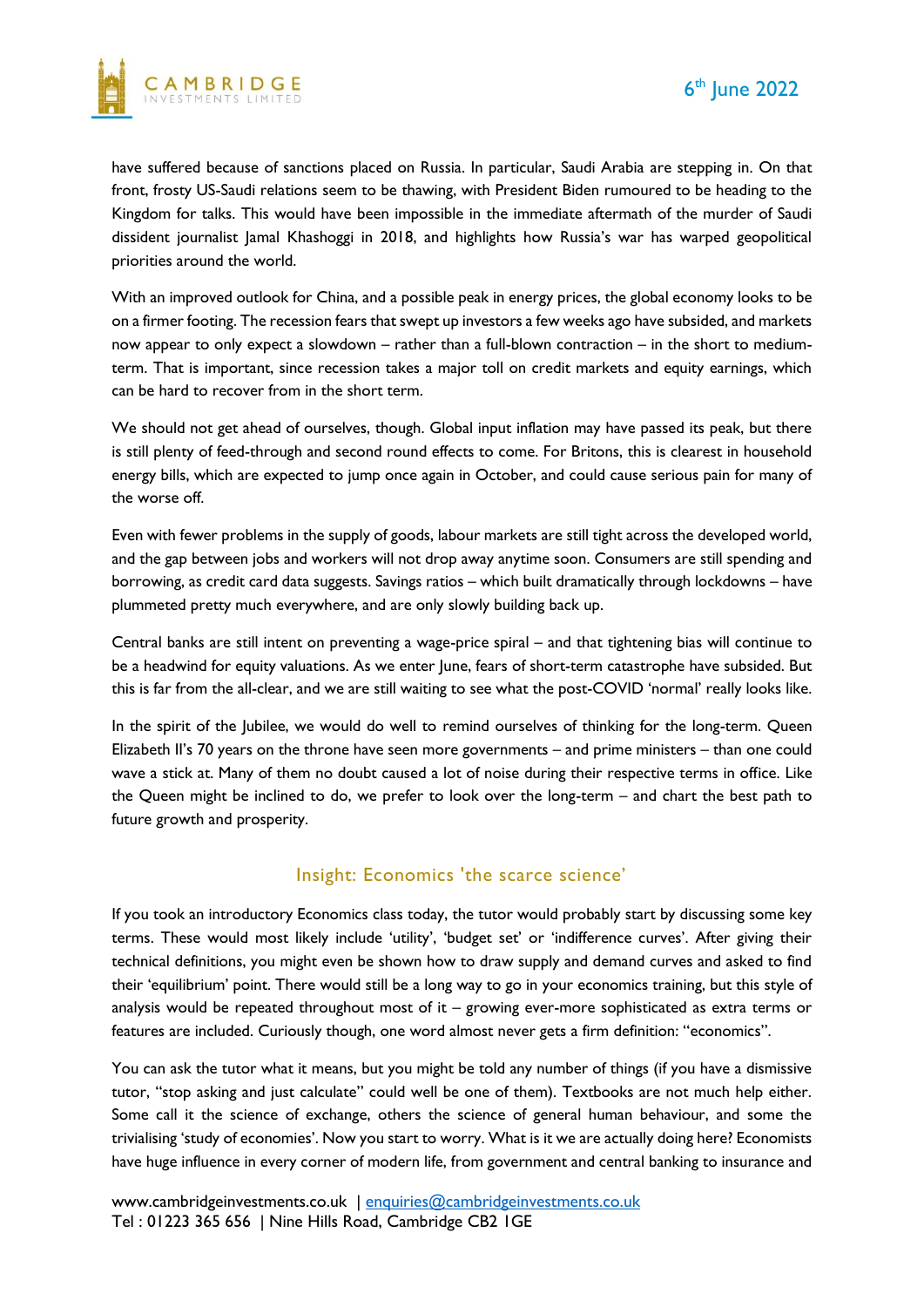



personal loans. If they cannot tell us what their work is about, how can we trust that they are not just charlatans?

Luckily, the lack of agreement on the definition of economics is not so much because there is no single good definition – but rather that economists spend little time thinking about these issues. One definition that certainly smells right (and is probably the most widely accepted) comes from British economist Lionel Robbins. Some 90 years ago, Robbins wrote one of the most influential economic methodology texts in the history of the subject, where he defined it as "the science which studies human behaviour as a relationship between ends and scarce means that have alternative uses".

The best way to explain this mouthful is by example. Let's say you want two things: chocolate and cheese. An ideal world has an endless supply of both, and there are no downsides to consuming them. In that world, you could eat both without any limit. But to constant dismay, the real world is different. There are various 'costs' to eating chocolate and cheese: you must pay money for them, they may make you less healthy, you might feel sick after gorging too much, or perhaps you feel bad about the environmental impact of eating dairy.

Take the simplest cost: the money. With a limited budget, you have to decide how much chocolate you eat *relative* to how much cheese. Any chocolate you buy is money that could have been spent on cheese, and so eating more chocolate creates an 'opportunity cost' in terms of lost cheese. As such, you can decide the relative trade-off of how much chocolate to consume relative to the amount of cheese. The fact that chocolate and cheese are scarce – relative to an unlimited desire for them – is what allows us to approach consumption as an economic problem.

Economics is not about chocolate or cheese. But the fact we want them (they are ends) and only have limited money to spend on them (scarce means) makes the problem ripe for economic analysis. Crucially, it is not about money either. In the real world, you must use limited funds to buy chocolate and cheese, but even if they were free, they would still come with costs, in the economist's sense. If you only have so much time in the day, you will inevitably have to divvy it up between chocolate and cheese consumption – making time the scarce means in that context.

At an abstract level, we can think of economics as the science of scarcity – the study of how our wants and limited resources shape our behaviour. In this sense, the global economy is one big machine for allocating scarce resources. But what if resources were not scarce? Would that leave no room for economics?

That exact question is the premise of Manu Saadia's book *Trekonomics: The Economics of Star Trek*. In the *Star Trek* universe, humans have invented replicator machines that endlessly reproduce all goods. In that world, consuming one item has no opportunity cost in terms of consuming anything else – so there is no need to trade, and hence no need to attach monetary value to anything. In *Star Trek*, there is no currency because there is no 'market' for goods at all. The so-called 'basic economic problem' – that we want things but only have limited means to get them – is gone.

Economics is not completely inapplicable to *Star Trek,* though. As mentioned, even if all goods were free, we still have limited time and brain power to do all the things we want to. *Trekonomics* describes how, in a world without scarce goods, people strive for reputation, respect, and to boldly go where no one has before. Our ways of achieving these abstract goals are inherently scarce, meaning that we can still think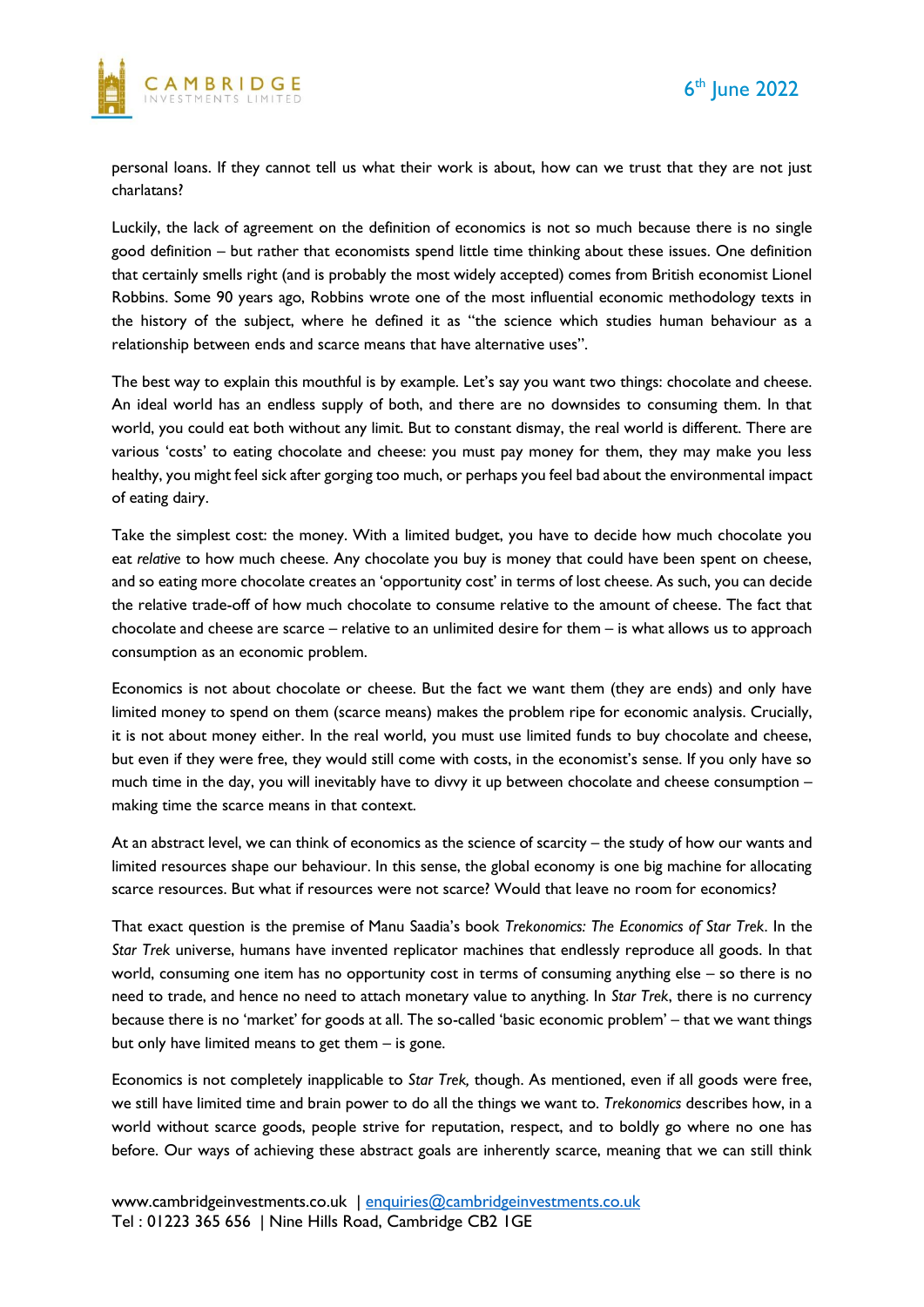

about the time Captain Kirk spends on his various tasks as an economic problem. Therefore, despite having no need to ever work, the crew of the USS Enterprise are always surprisingly busy.

This abstract way of thinking about economics even impacts how we might think about more down-toearth problems, like public finance or consumer behaviour. A famous way of teaching the subject's basic principles is via Daniel Defoe's *Robinson Crusoe*, the fictional 18th century traveller who is shipwrecked on a Caribbean Island. Crusoe lives off the island's resources, which must be procured or refined for his consumption or leisure activities. He has two choices of how to spend his time: produce goods or consume them.

On the island economy, Crusoe is the only producer and only consumer. In his role as producer, he maximises 'profits' (by making consumable goods), and in his role as consumer, he maximises his own utility. With some simple assumptions, we can derive the equilibrium point for this one agent economy. That will dictate how much time Crusoe spends on his production and consumption activities.

Details will change depending on the scenario, but this basic framework is applied to households, governments, firms or developing nations. And it is only because of scarcity – because we want more than we have – that the framework has any use. That is why, with any luck, economists might still be useful in *Star Trek* times – even if investment managers are not.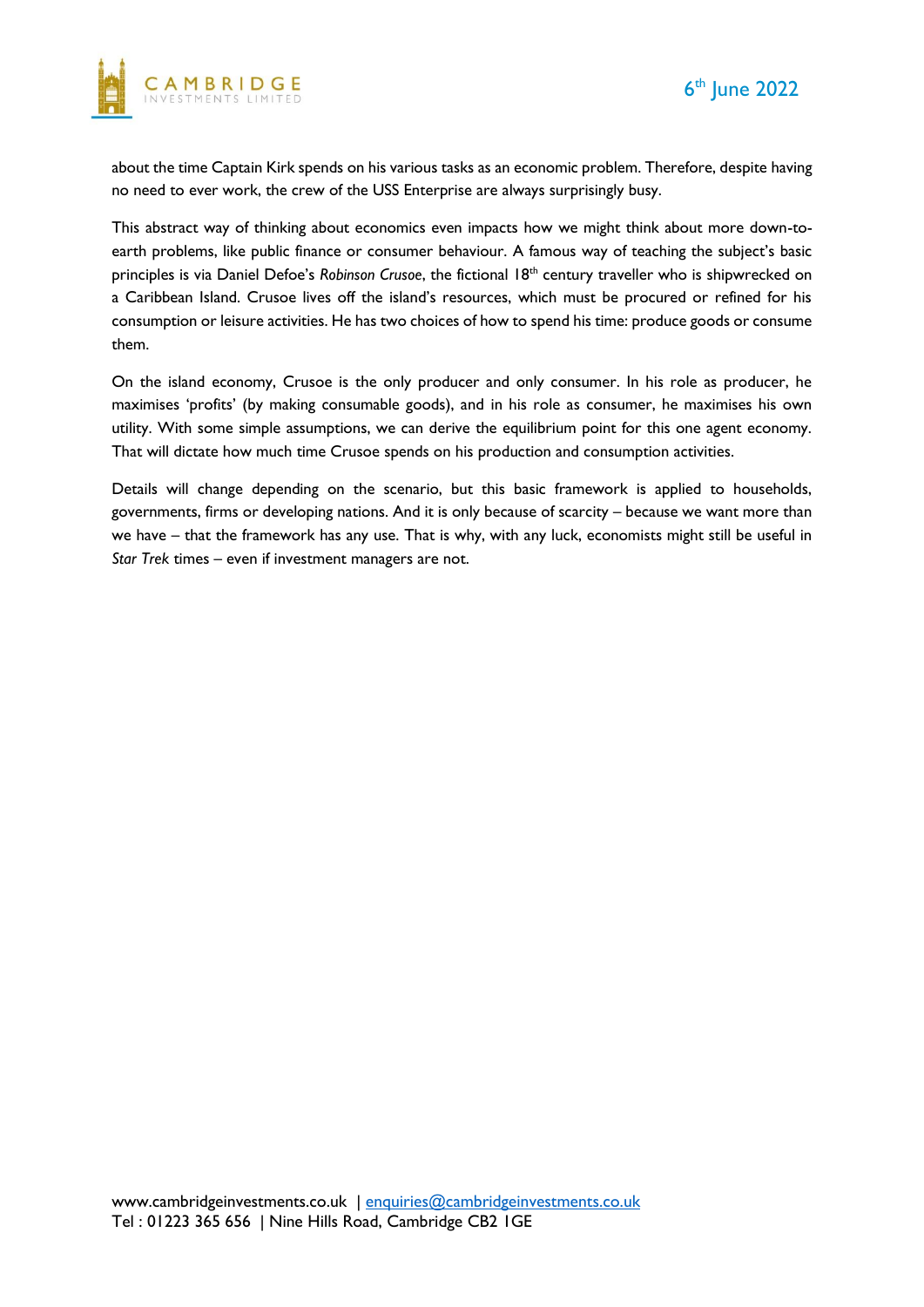



| <b>Global Equity Markets</b>             |           |           |         | <b>Technical</b> |                | <b>Top 5 Gainers</b>             |        |         | <b>Top 5 Decliners</b>            |        |         |
|------------------------------------------|-----------|-----------|---------|------------------|----------------|----------------------------------|--------|---------|-----------------------------------|--------|---------|
| Market                                   | Wed 14:59 | %1 Week*  | 1 W     | Short            | Medium         | Company                          |        | %       | Company                           |        | %       |
| <b>FTSE 100</b>                          | 7602      | $+1.1$    | $+79$   | →                | ⇗              | Ocado                            |        | $+21.6$ | Johnson Matthey                   |        | $-9.5$  |
| <b>FTSE 250</b>                          | 20513     | $+2.9$    | $+579$  | $\Delta$         | N              | <b>Scot Mtge Inv Trust</b>       |        | $+16.2$ | <b>National Grid</b>              |        | $-8.3$  |
| <b>FTSE AS</b>                           | 4203      | $+1.3$    | $+56$   | →                | →              | <b>Melrose</b>                   |        | $+12.8$ | <b>B&amp;M European Value Ret</b> |        | $-7.4$  |
| <b>FTSE Small</b>                        | 6717      | $+1.7$    | $+112$  | A                | N              | Just Eat Takeaway.com            |        | $+12.7$ | <b>Severn Trent</b>               |        | $-7.2$  |
| <b>CAC</b>                               | 6493      | $+3.1$    | $+195$  | →                | →              | <b>JD Sports Fashion</b>         |        | $+12.0$ | <b>United Utilities</b>           |        | $-5.8$  |
| <b>DAX</b>                               | 14469     | $+3.3$    | $+461$  | ⇗                | N              | <b>Currencies</b>                |        |         | Commodities                       |        |         |
| Dow                                      | 32929     | $+3.1$    | $+1001$ | ¥                | $\mathfrak{A}$ | Pair                             | last   | %1W     | Cmdty                             | last   | %1W     |
| <b>S&amp;P 500</b>                       | 4153      | $+5.4$    | $+211$  | ×                | Þ              | USD/GBP                          | 1.251  | $-0.5$  | Oil                               | 118.02 | $+3.5$  |
| Nasdaq                                   | 12134     | $+7.7$    | $+870$  | N                | N              | <b>GBP/EUR</b>                   | 0.853  | $-0.5$  | Gold                              | 1842.6 | $-0.6$  |
| Nikkei                                   | 27458     | $+2.9$    | $+780$  | →                | →              | USD/EUR                          | 1.07   | $-0.0$  | <b>Silver</b>                     | 21.75  | $-1.1$  |
| <b>MSCI World</b>                        | 2791      | $+3.4$    | $+91$   | ×                | N              | JPY/USD                          | 129.69 | $-1.8$  | Copper                            | 433.9  | $+0.3$  |
| <b>CSI 300</b>                           | 4083      | $+2.5$    | $+100$  | A                | ×              | CNY/USD                          | 6.68   | $+0.2$  | Aluminium                         | 2787.0 | $-3.9$  |
| <b>MSCI EM</b>                           | 1078      | $+5.7$    | $+58$   | A                | N              | Bitcoin/\$                       | 31,572 | $+9.9$  | <b>Soft Cmdties</b>               | 238.9  | $+1.0$  |
|                                          |           |           |         |                  |                | <b>Fixed Income</b>              |        |         |                                   |        |         |
| <b>Global Equity Market - Valuations</b> |           |           |         |                  |                | Govt bond                        |        |         |                                   | %Yield | 1 W CH  |
| Market                                   |           | Div YLD % | LTM PE  | <b>NTM PE</b>    | 10Y AVG        | <b>UK 10-Yr</b>                  |        |         |                                   | 2.13   | $+0.22$ |
| <b>FTSE 100</b>                          |           | 3.9       | 12.5    | 10.5             | 14.3           | <b>UK 15-Yr</b>                  |        |         |                                   | 2.42   | $+0.24$ |
| <b>FTSE 250</b>                          |           | 3.2       | 11.0    | 14.6             | 16.3           | <b>US 10-Yr</b>                  | 2.89   | $+0.15$ |                                   |        |         |
| <b>FTSE AS</b>                           |           | 3.8       | 12.2    | 11.0             | 14.5           | French 10-Yr                     |        |         |                                   | 1.67   | $+0.19$ |
| <b>FTSE Small x Inv Tsts</b>             |           | 3.3       | 8.0     | 9.8              | 15.4           | German 10-Yr                     |        |         |                                   | 1.15   | $+0.20$ |
| <b>CAC</b>                               |           | 2.9       | 14.2    | 11.5             | 15.3           | Japanese 10-Yr                   |        |         |                                   | 0.24   | $+0.03$ |
| <b>DAX</b>                               |           | 3.2       | 12.8    | 12.0             | 13.8           | <b>UK Mortgage Rates</b>         |        |         |                                   |        |         |
| Dow                                      |           | 2.0       | 17.0    | 17.2             | 16.9           | Mortgage Rates<br>May            |        |         |                                   |        | Apr     |
| <b>S&amp;P 500</b>                       |           | 1.5       | 20.1    | 18.2             | 18.2           | <b>Base Rate Tracker</b><br>1.50 |        |         |                                   |        | 1.50    |
| Nasdaq                                   |           | 0.8       | 22.6    | 25.5             | 24.1           | 2-yr Fixed Rate                  |        |         |                                   |        | 2.24    |
| Nikkei                                   |           | 2.0       | 15.8    | 15.5             | 17.8           | 3-yr Fixed Rate                  | 2.26   | 2.15    |                                   |        |         |
| <b>MSCI World</b>                        |           | 2.1       | 16.9    | 16.3             | 17.1           | 5-yr Fixed Rate                  | 2.36   | 2.25    |                                   |        |         |
| <b>CSI 300</b>                           |           | 1.9       | 14.1    | 13.0             | 12.7           | 10-yr Fixed Rate                 |        |         |                                   | 2.68   | 2.58    |
| <b>MSCI EM</b>                           |           | 2.8       | 11.0    | 11.9             | 12.7           | <b>Standard Variable</b>         |        |         |                                   | 4.10   | 4.07    |

\* The *% 1 week* relates to the weekly index closing, rather than our Friday p.m. snapshot values

\*\* LTM = last 12 months' (trailing) earnings;

\*\*\*NTM = Next 12 months estimated (forward) earnings

If anybody wants to be added or removed from the distribution list, please email [enquiries@cambridgeinvestments.co.uk](mailto:enquiries@cambridgeinvestments.co.uk)